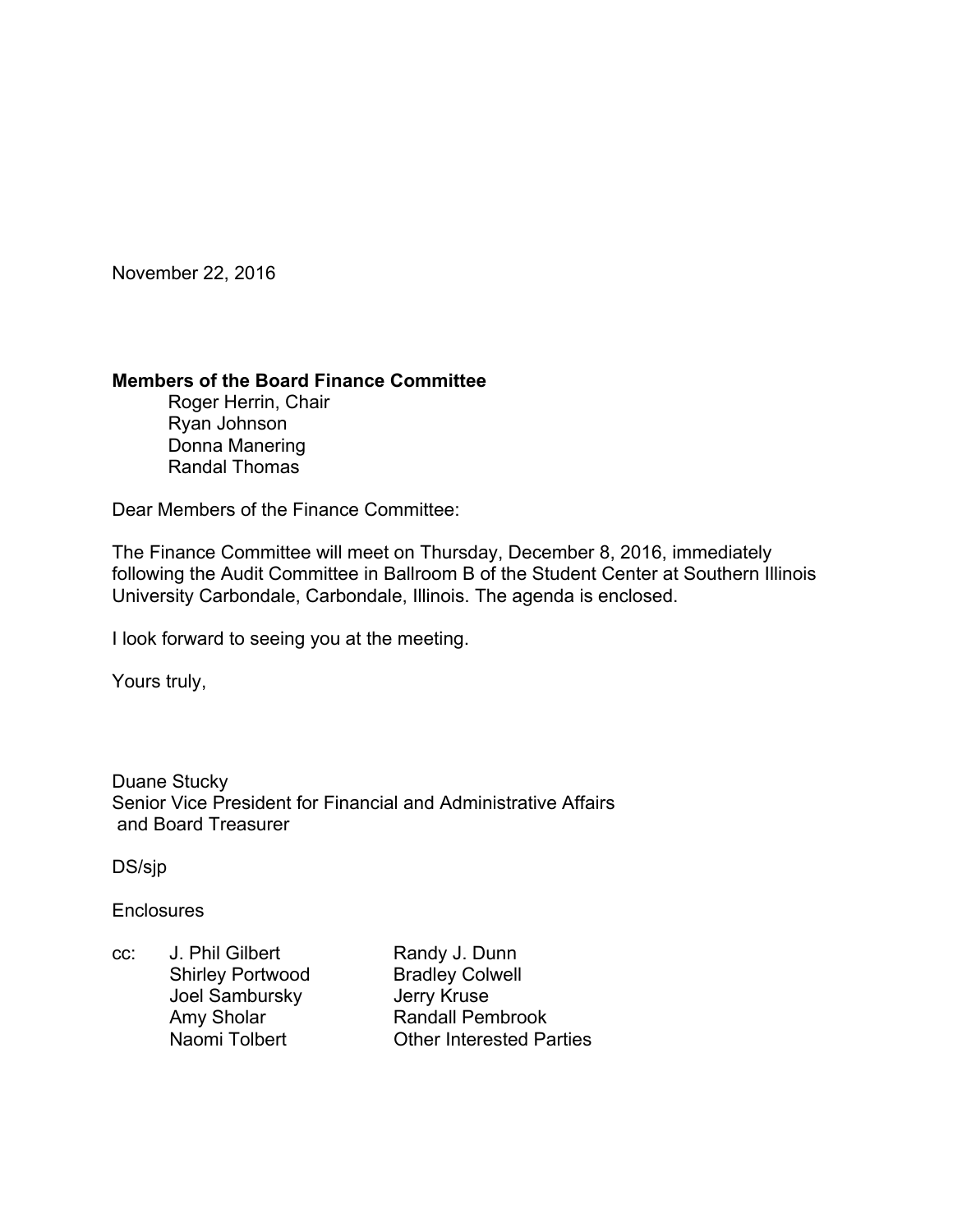# AGENDA

## MEETING OF THE SOUTHERN ILLINOIS UNIVERSITY BOARD OF TRUSTEES FINANCE COMMITTEE

# Thursday, December 8, 2016 Immediately following the Audit Committee

### Ballroom B Student Center Southern Illinois University Carbondale

- 1. Approval of Minutes of the Meetings September 8, 2016 and October 18, 2016 (attached).
- 2. Approval of Salary and Appointment: Interim Dean, College of Mass Communication and Media Arts, SIUC (Board Agenda Item Y).
- 3. Approval of Salary and Appointment: Associate Dean, College of Business, SIUC (Board Agenda Item Z).
- 4. Proposed Course Fee for Animal Science 592, Global Research in Agriculture, SIUC (Board Agenda Item AA).
- 5. Other Business
- 6. Adjournment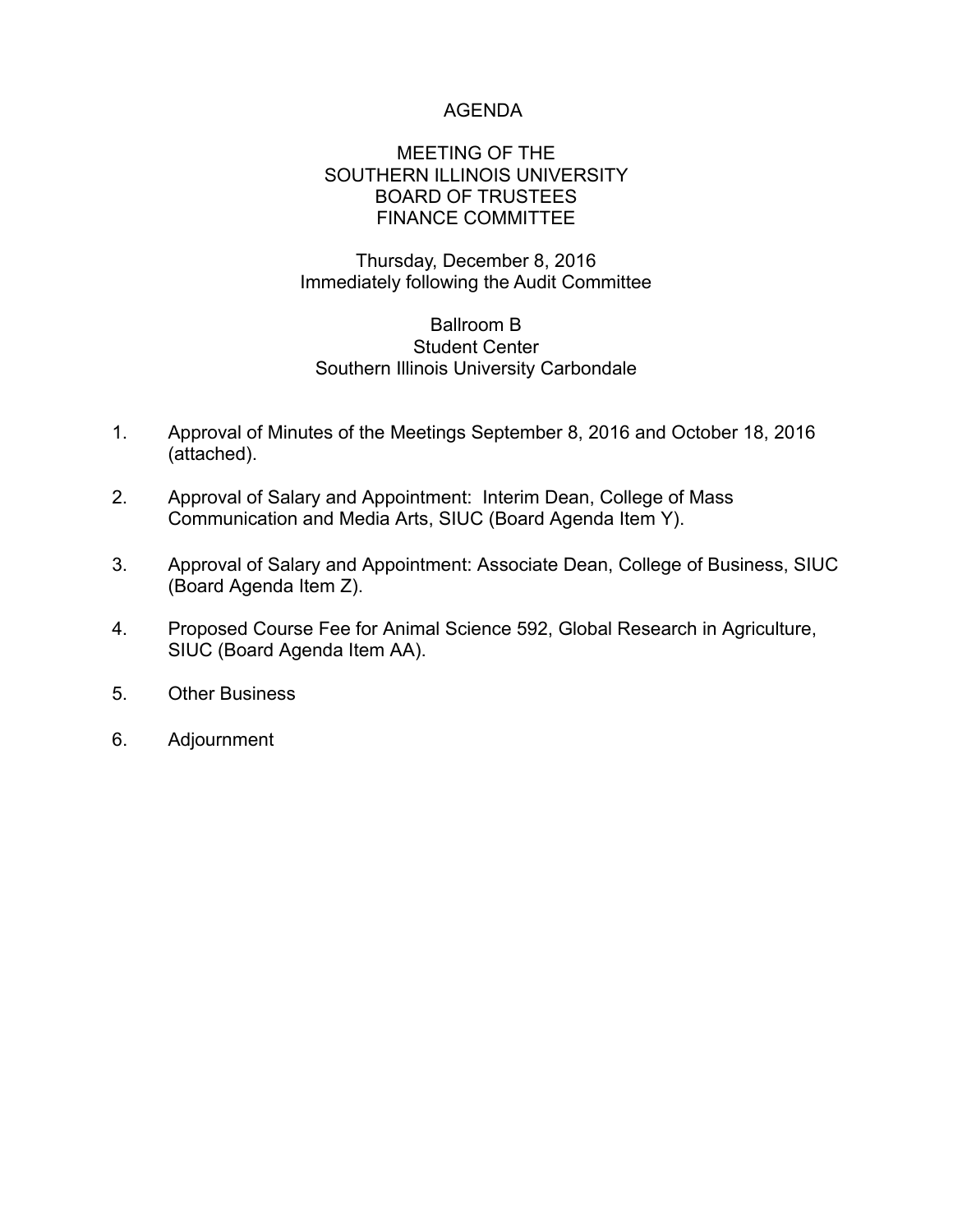# **BOARD OF TRUSTEES**

# **SOUTHERN ILLINOIS UNIVERSITY**

## **Minutes of the Finance Committee Meeting**

## **September 8, 2016**

The Finance Committee met following the Academic Matters Committee in the Conference Center on the 2<sup>nd</sup> Floor of the Morris University Center at Southern Illinois University Edwardsville, Edwardsville, Illinois. Present were: Roger Herrin (Chair), Donna Manering, and Ryan Johnson. Other Board members present were: J. Phil Gilbert, Shirley Portwood, Joel Sambursky, Amy Sholar, and Naomi Tolbert. Absent was: Randal Thomas. Executive Officers present were: President Randy J. Dunn; Interim Chancellor Bradley Colwell, SIUC; Chancellor Randall Pembrook, SIUE; General Counsel Lucas Crater; Acting Vice President for Academic Affairs James Allen; and Senior Vice President for Financial and Administrative Affairs and Board Treasurer Duane Stucky.

#### **Minutes**

Trustee Manering recommended approval of the minutes of the July 14, 2016, meeting as submitted. The motion was seconded by Trustee Johnson and passed by the Committee.

**Operating and Capital RAMP Guidelines and Executive Summary: Resource Allocation and Management Program (RAMP) Planning, Operations, and Capital Budget Request, Fiscal Year 2018 (Board Agenda Item K) (joint discussion with Architecture & Design and Academic Matters Committees).** 

Trustee Johnson recommended approval of the matter and that it be placed on the Board's agenda. The motion was duly seconded by Trustee Manering and was passed by the Committee.

## **Approval of Purchase: National Public Radio (NPR) Dues for WSIU-FM, WVSI-FM and WUSI-FM Programming and Digital Services, Carbondale Campus, SIUC (Board Agenda Item L).**

Interim Chancellor Bradley Colwell reviewed the proposed purchase.

Trustee Johnson recommended approval of the matter and that it be placed on the Board's agenda. The motion was duly seconded by Trustee Manering and was passed by the Committee.

# **Other Business**

There being no further business, the meeting was adjourned.

DS/sjp